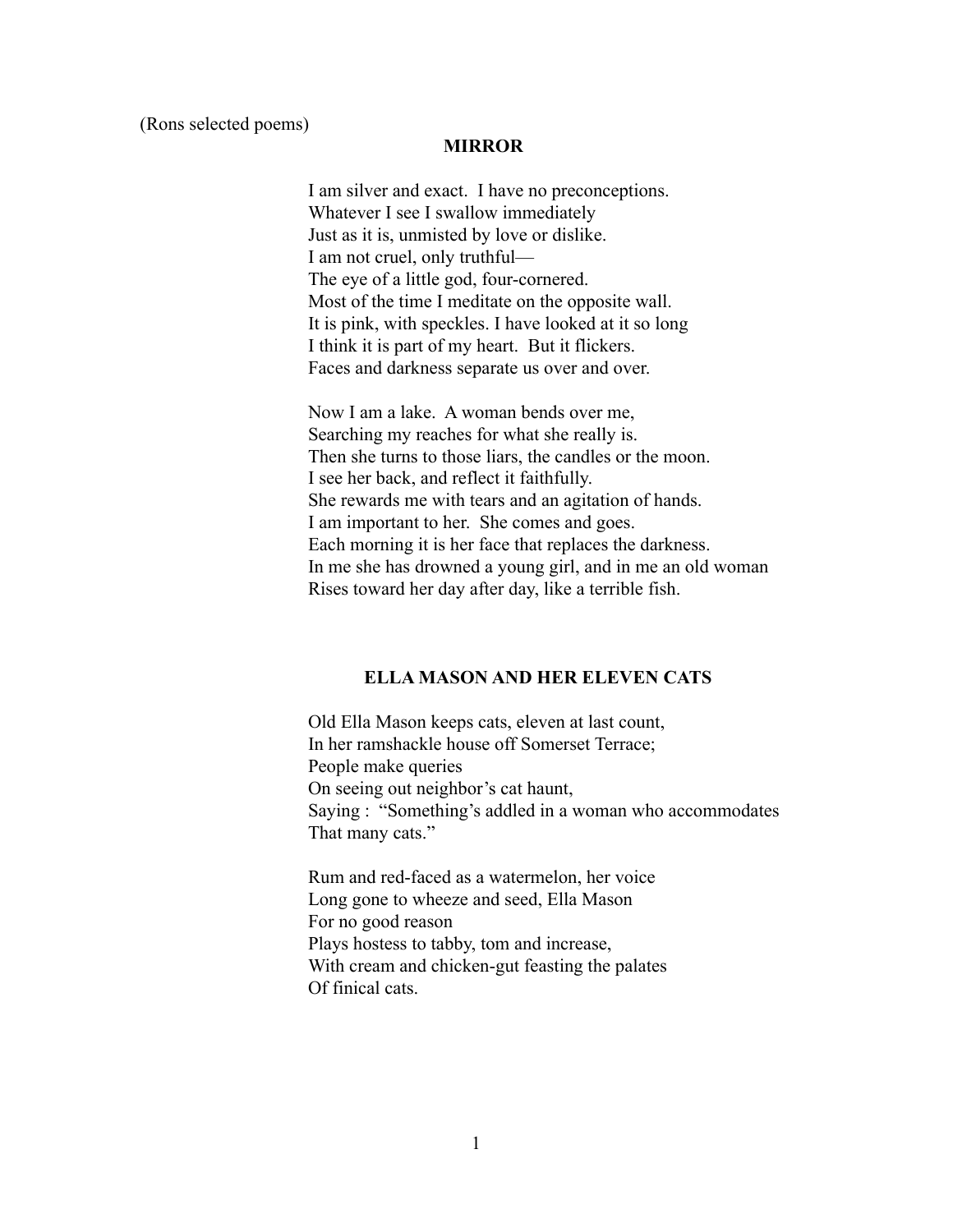## **MAD GIRL'S LOVE SONG**

I shut my eyes and all the world drops dead; I lift my lids and all is born again. (I think I made you up inside my head.)

The stars go waltzing out in blue and red, And arbitrary blackness gallops in: I shut my eyes and all the world drops dead.

I dreamed that you bewitched me into bed And sung me moon-struck, kissed my quite insane. (I think I made you up inside my head.)

God topples from the sky, hells' fires fade: Exit seraphim and Satan's men: I shut my eyes and all the world drops dead.

I fancied you'd return the way you said, But I grow old and I forget your name. (I think I made you up inside my head.)

I should have loved a thunderbird instead; At least when spring comes they roar back again. I shut my eyes and all the world drops dead. (I think I made you up inside my head.)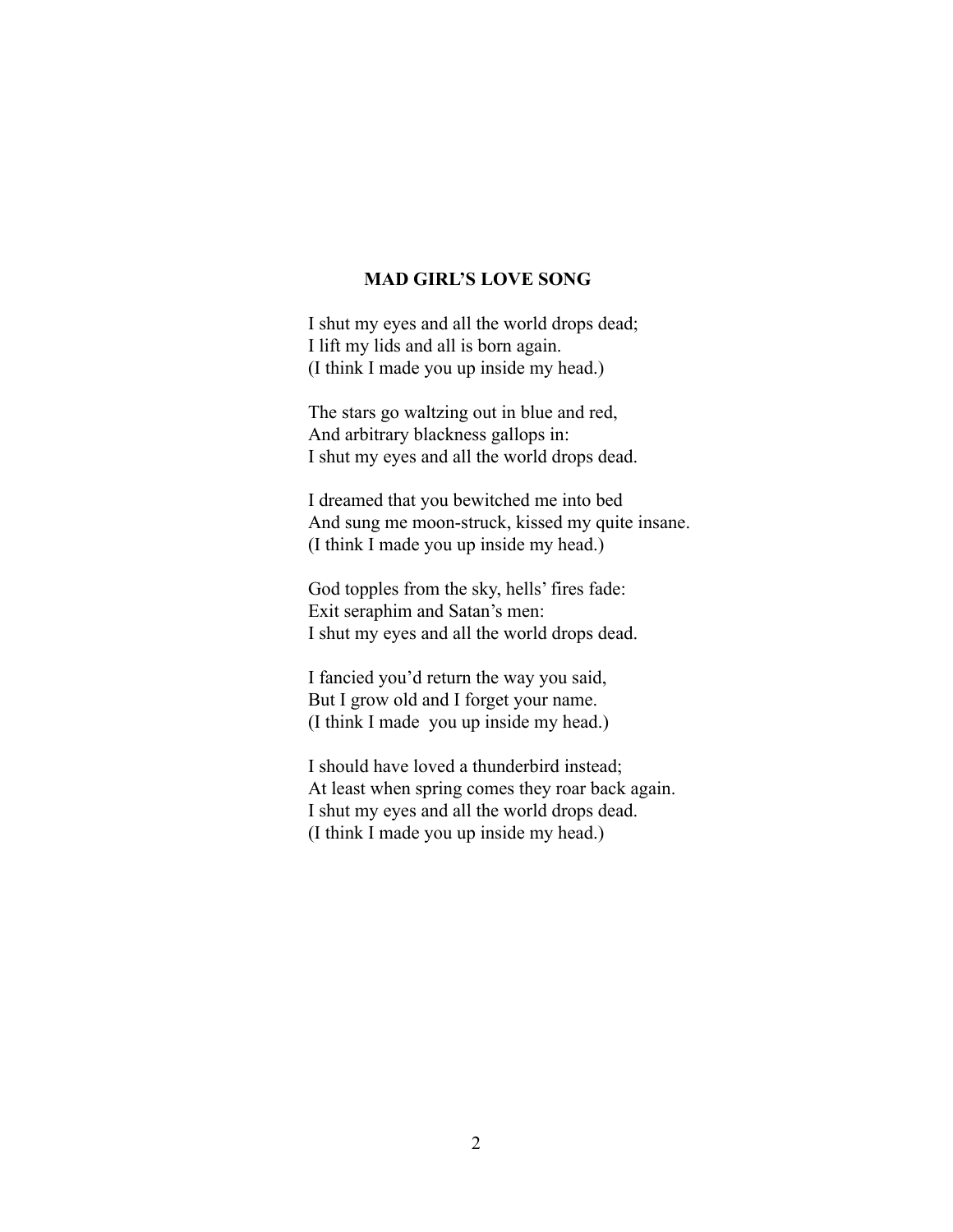#### **BLACKBERRYING**

Nobody in the lane, and nothing, nothing but blackberries, Blackberries on either side, though on the right mainly, A blackberry alley, going down in hooks, and a sea Somewhere at the end of it, heaving. Blackberries Big as the ball of my thumb, and dumb as eyes Ebon in the hedges, fat With blue-red juices. These they squander on my fingers. I had not asked for such a blood sisterhood; they must love me. They accommodate themselves to my milkbottle, flattening their sides.

Overhead go the choughs in black, cacophonous flocks— Bits of burnt paper wheeling in a blown sky. Theirs is the only voice, protesting, protesting. I do not think the sea will appear at all. The high, green meadows are glowing, as if lit from within. I come to one bush of berries so ripe it is a bush of flies, Hanging their bluegreen bellies and their wing panes in a Chinese screen. The honey-feast of the berries has stunned them; they believe in heaven. One more hook, and the berries and bushes end.

The only thing to come now is the sea. From between two hills a sudden wind funnels at me, Slapping its phantom laundry in my face. These hills are too green and sweet to have tasted salt. I follow the sheep path between them. A last hook brings me To the hills' northern face, and the face is orange rock That looks out on nothing, nothing but a great space Of white and pewter lights, and a din like silversmiths Beating and beating at an intractable metal.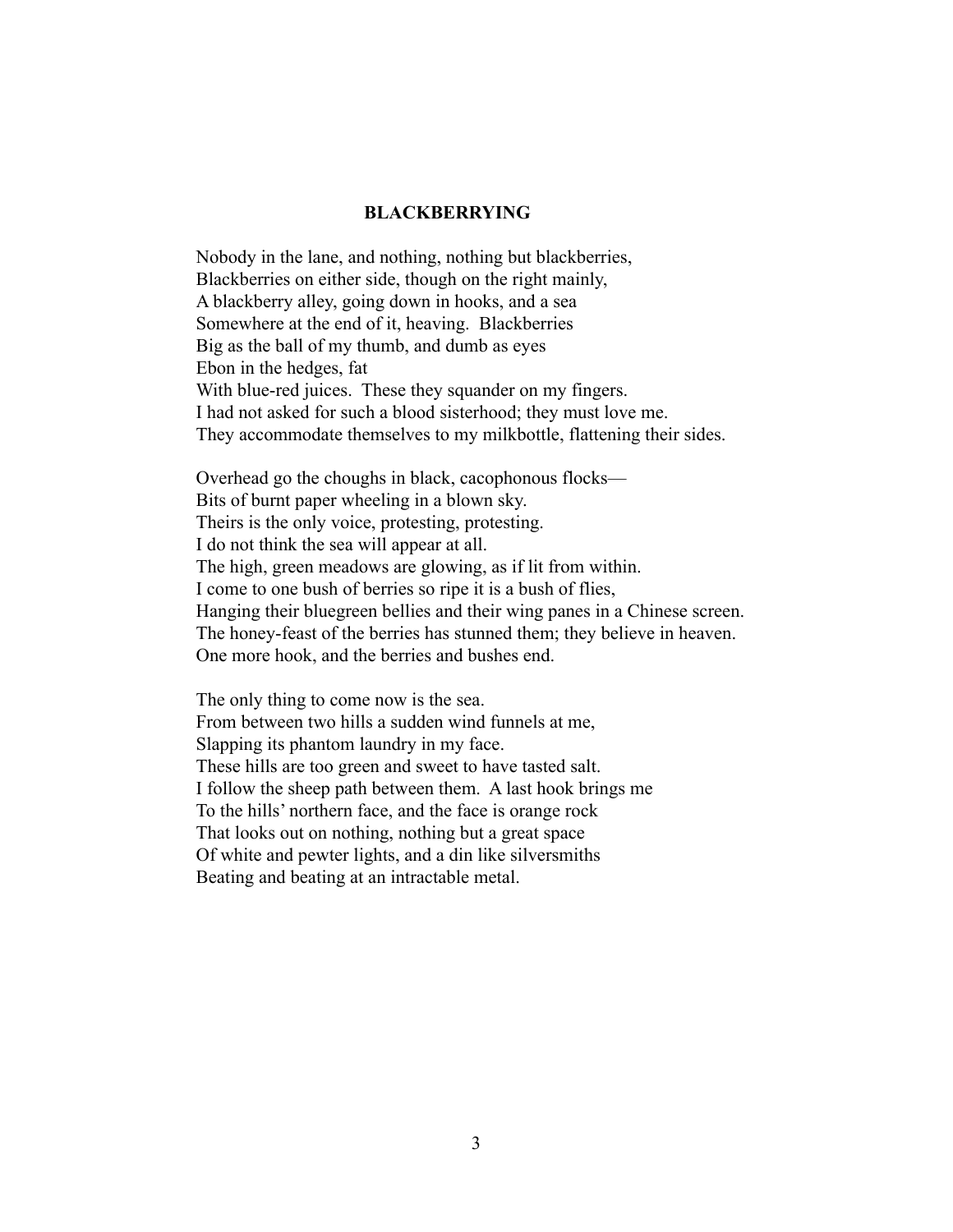(Amory's selected poem)

## **Lady Lazarus**

I have done it again. One year in every ten I manage it——

A sort of walking miracle, my skin Bright as a Nazi lampshade, My right foot

A paperweight, My face a featureless, fine Jew linen.

Peel off the napkin O my enemy. Do I terrify?——

The nose, the eye pits, the full set of teeth? The sour breath Will vanish in a day.

Soon, soon the flesh The grave cave ate will be At home on me

And I a smiling woman. I am only thirty. And like the cat I have nine times to die.

This is Number Three. What a trash To annihilate each decade.

What a million filaments. The peanut-crunching crowd Shoves in to see

Them unwrap me hand and foot—— The big strip tease. Gentlemen, ladies

These are my hands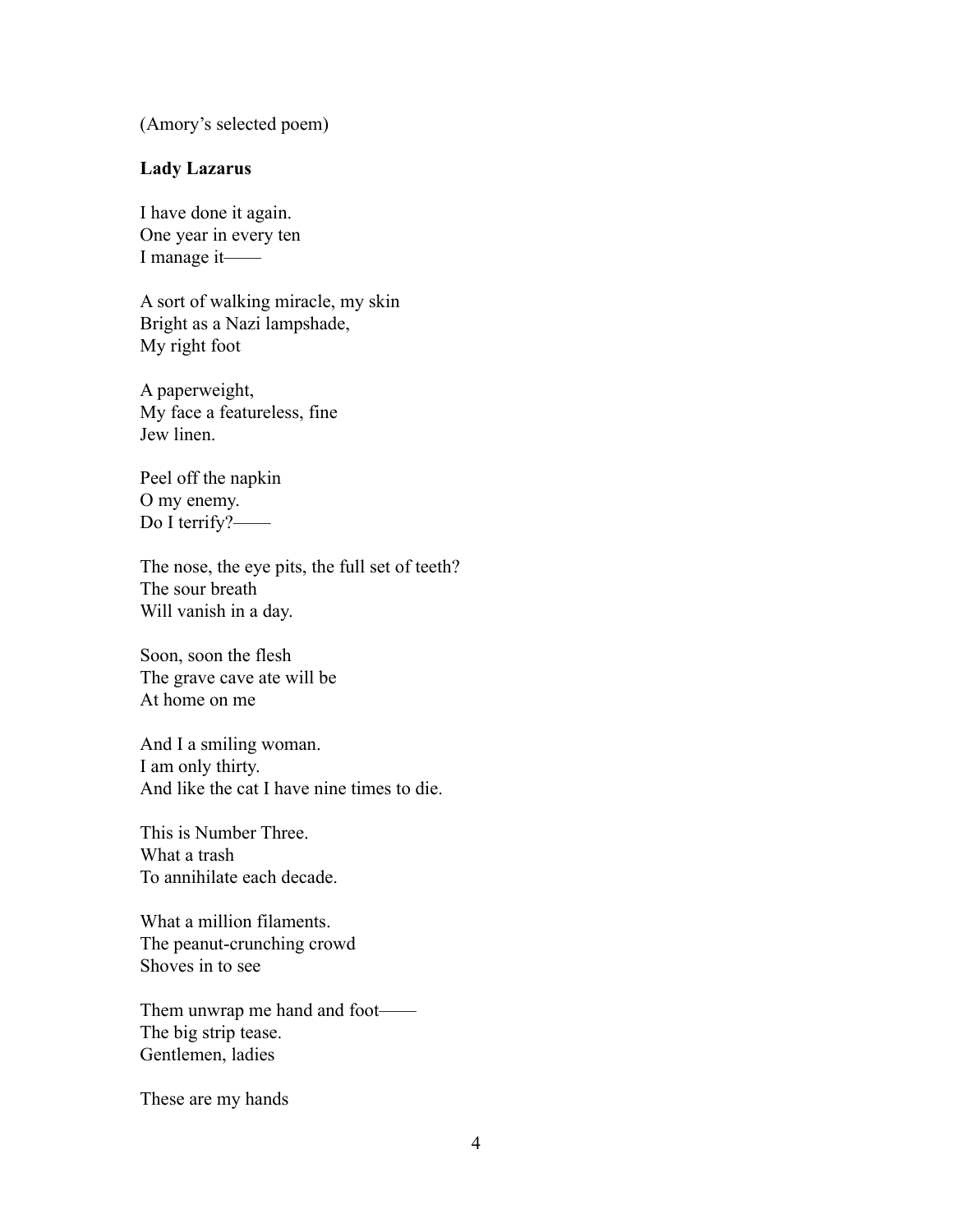My knees. I may be skin and bone,

Nevertheless, I am the same, identical woman. The first time it happened I was ten. It was an accident.

The second time I meant To last it out and not come back at all. I rocked shut

As a seashell. They had to call and call And pick the worms off me like sticky pearls.

Dying Is an art, like everything else. I do it exceptionally well.

I do it so it feels like hell. I do it so it feels real. I guess you could say I've a call.

It's easy enough to do it in a cell. It's easy enough to do it and stay put. It's the theatrical

Comeback in broad day To the same place, the same face, the same brute Amused shout:

'A miracle!' That knocks me out. There is a charge

For the eyeing of my scars, there is a charge For the hearing of my heart—— It really goes.

And there is a charge, a very large charge For a word or a touch Or a bit of blood

Or a piece of my hair or my clothes. So, so, Herr Doktor.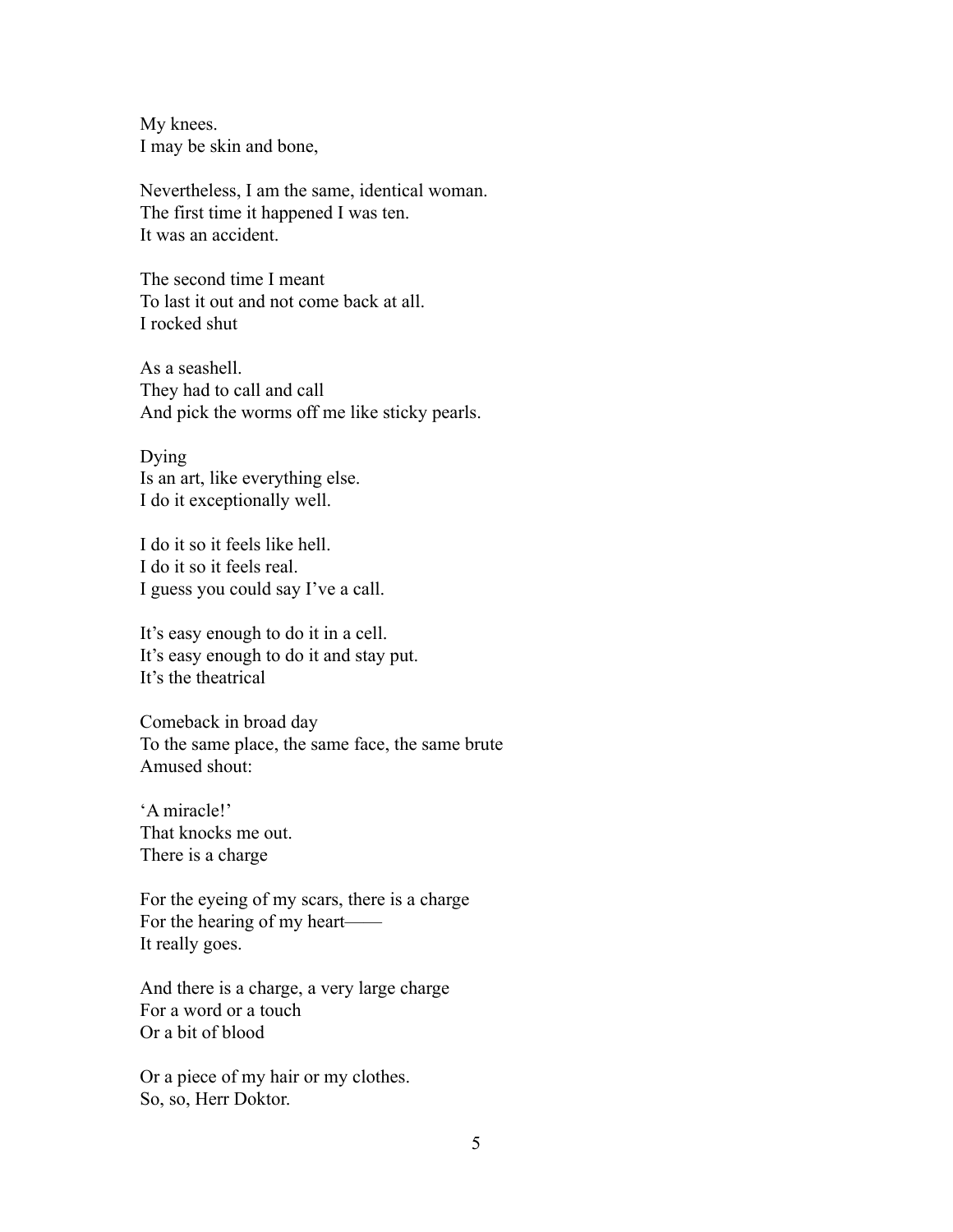So, Herr Enemy.

I am your opus, I am your valuable, The pure gold baby

That melts to a shriek. I turn and burn. Do not think I underestimate your great concern.

Ash, ash— You poke and stir. Flesh, bone, there is nothing there——

A cake of soap, A wedding ring, A gold filling.

Herr God, Herr Lucifer Beware Beware.

Out of the ash I rise with my red hair And I eat men like air.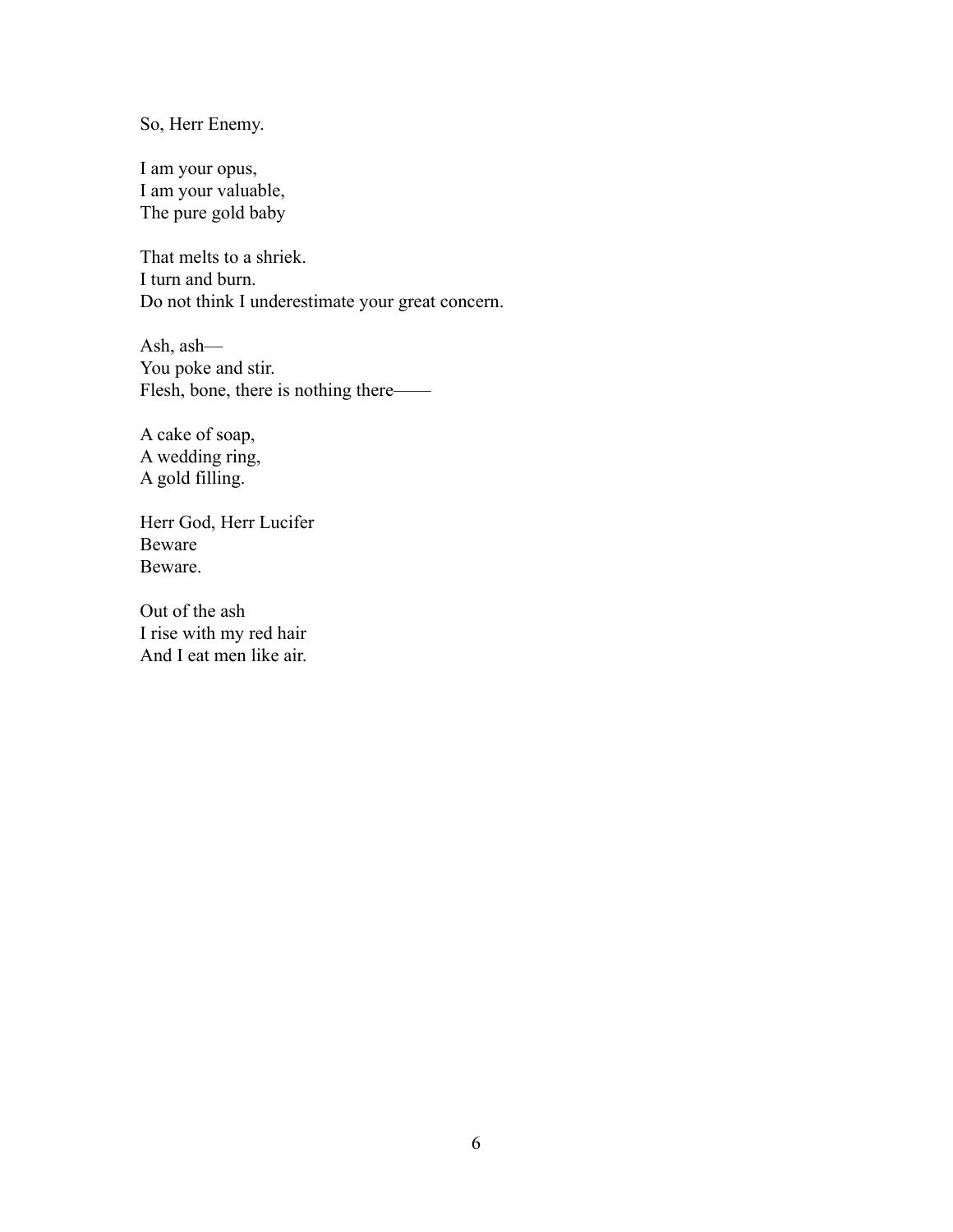(Linda's selected poem)

# **WORDS**

Axes After whose stroke the wood rings, And the echoes! Echoes traveling Off from the center like horses.

The sap Wells like tears, like the Water striving To re-establish its mirror Over the rock

That drops and turns, A white skull, Eaten by weedy greens. Years later I Encounter them on the road---

Words dry and riderless, The indefatigable hoof-taps. While From the bottom of the pool, fixed stars Govern a life.